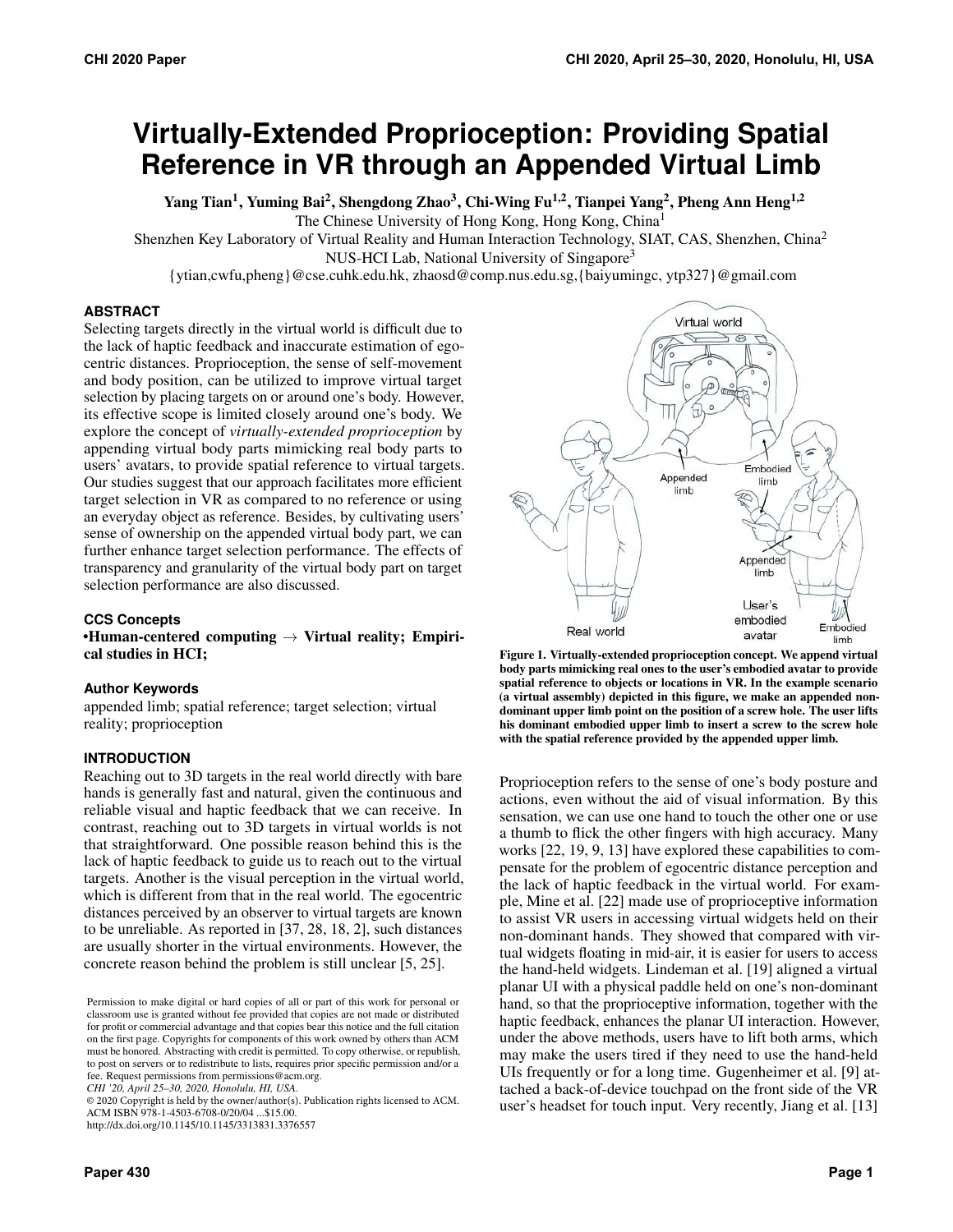placed pressure sensors on fingers for text entry in VR via thumb-to-fingers touches.

Existing works [\[22,](#page-11-3) [19,](#page-10-3) [9,](#page-10-4) [13\]](#page-10-5) only explored proprioception to aim users to reach out to 2D/3D targets on or closely around the physical body (e.g., hand and head) of the user. In many scenarios, users need to reach out to targets over diverse locations in their peripersonal space [\[4\]](#page-10-6) in the virtual world, e.g., selecting an installation point on a machine in a virtual assembly, marking the location of a lesion on a virtual patient, dragging a virtual object in the 3D egocentric space, etc.

Motivated by works [\[39,](#page-11-4) [35\]](#page-11-5) on adding virtual appendages, e.g., a third arm, a tail, etc., to a user's embodied virtual avatar in VR[1,](#page-1-0) we propose the concept of *virtually-extended proprioception*, i.e., appending a virtual upper limb (a nondominant hand with arm), which mimics the user's real one, to the user's embodied virtual avatar; and making the appended upper limb point on or hold the targets located in the user's peripersonal space to provide spatial reference to the targets. Through this setup, the user may acquire targets using their dominant hand more efficiently; see Figure [1](#page-0-0) for illustration.

We elaborated the relation between the appended upper limb and proprioception, and conducted three experimental studies to explore the above concept and some related practical factors. Results of Studies 1 and 2 showed that applying the concept of virtually-extended proprioception facilitates the participants to access the target balls of random sizes at various locations (Study 1) and icons distributed on a virtual touchscreen (Study 2) in front of the participants more efficiently. Later, by asking the participants to naturally move their nondominant embodied upper limb in front of them (Study 3) to cultivate ownership on the appended upper limb, we could further enhance its spatial reference effect. We also explored and discussed the effects of changing the transparency of the appended upper limb and its granularity in Study 3.

# **RELATED WORK**

In this section, we discuss the following three areas of works that are related to our research.

# **Egocentric Distance Perception Problem in VR**

Extensive research [\[37,](#page-11-0) [28,](#page-11-1) [18,](#page-10-0) [2\]](#page-10-1) has underscored that users tend to underestimate the egocentric distances from themselves to the virtual objects in VR. Though the problem might relate to various factors (see [\[28\]](#page-11-1)), e.g., the limited field of view (FOV) [\[40,](#page-11-6) [3,](#page-10-7) [16\]](#page-10-8), the quality of graphics in VR [\[26,](#page-11-7) [28,](#page-11-1) [36\]](#page-11-8), etc., the concrete reason is still unclear [\[25,](#page-11-2) [5\]](#page-10-2).

Virtual reality has been applied to provide training in many domains, such as surgery, rehabilitation, and industrial assembly. It not only offers standardized, reproducible, and controllable training environments [\[23\]](#page-11-9), but also helps motivate the trainees [\[27,](#page-11-10) [29\]](#page-11-11) and enhance the training performance by providing augmented feedbacks [\[33\]](#page-11-12). Regardless of these benefits, the problem of egocentric distance perception persists, hindering how the users perceive in the VR environments and interact with the virtual objects.

Several recent works [\[5,](#page-10-2) [6,](#page-10-9) [24\]](#page-11-13) have attempted to alleviate the problem. Finnegan et al. [\[5\]](#page-10-2) intentionally shifted the positions of visual information and the corresponding audio information to compensate for the deviation in egocentric distances artificially. Later, they proposed an egocentric distance prediction model [\[6\]](#page-10-9) to better determine the offset between the visual and audio information. However, it applies only to the scenarios where the virtual objects actively emit audio signals. Peer et al. [\[24\]](#page-11-13) suggested measuring the perception error in personal egocentric distances, based on which the distances to the virtual objects are adjusted. However, in VR training systems, some virtual objects are supposed to be directly manipulated by trainees. If we artificially adjust the virtual objects, their positions may not match the real counterparts, so the kinematic properties of the trainees (e.g., their arm actions) may no longer match those expected in the real world.

# **Proprioceptive Interaction**

Proprioception has been utilized for supporting various input modalities in HCI. Harrison et al. [\[11\]](#page-10-10) adopted human skin as an input interface by locating finger taps on arms/hands using the vibration signals caused by finger tapping. Wolf et al. [\[38\]](#page-11-14) showed that, due to the proprioceptive sense on fingers, there is no significant difference in accuracy between selecting targets on the back- and front-side of a tablet. Serrano et al. [\[31\]](#page-11-15) explored the design space of "hand-to-face" gesture inputs using optical cameras and markers for gesture sensing. Later, Yamashita et al. [\[41\]](#page-11-16) proposed a more compact device for handto-face gestures. Lopes et al. [\[20\]](#page-10-11) showed that proprioception could also be used as an output modality by actuating a part of the user's body via electrical muscle stimulation.

Due to the egocentric distance problem and the lack of haptic feedback in VR, proprioception received much attention from VR researchers. Many works, e.g., [\[22,](#page-11-3) [19,](#page-10-3) [9,](#page-10-4) [42,](#page-11-17) [13\]](#page-10-5), have utilized proprioception to aid the user to reach out to targets that are held on their hands, attached to physical props, or worn on their body. However, the scope where proprioception is effective in facilitating target acquisition is only limited to regions that are closely around the physical body parts. For targets located beyond the above scope, acquiring them in the virtual world is still more difficult than that in the real world. Also, making use of proprioception on the non-dominant hand [\[22,](#page-11-3) [19\]](#page-10-3) may require a user to lift their non-dominant arm and keep it still frequently or for a long time, which may bring fatigue to the user. Different from the existing works, using the appended virtual limb to provide spatial reference enables users to select targets more efficiently in their peripersonal space, as compared to no reference or using a familiar-size everyday object as a reference. This phenomenon is like extending the limited effective scope of proprioception from the space closely-around the user's body to their peripersonal space.

# **Ownership Illusion on Avatar Appendages in VR**

The body transfer illusion, e.g., the rubber hand illusion [\[1\]](#page-10-12), makes the participant feel owning a body part or an entire body that is not of their own. Yuan et al. [\[43\]](#page-11-18) demonstrated that a relevant illusion in VR, the virtual arm ownership illusion, made the participants feel having an embodied virtual arm. Beyond the ownership of regular virtual avatars, some works

<span id="page-1-0"></span><sup>&</sup>lt;sup>1</sup>An embodied virtual avatar is a virtual body in VR that is visuoproprioceptively matched with the user's physical body.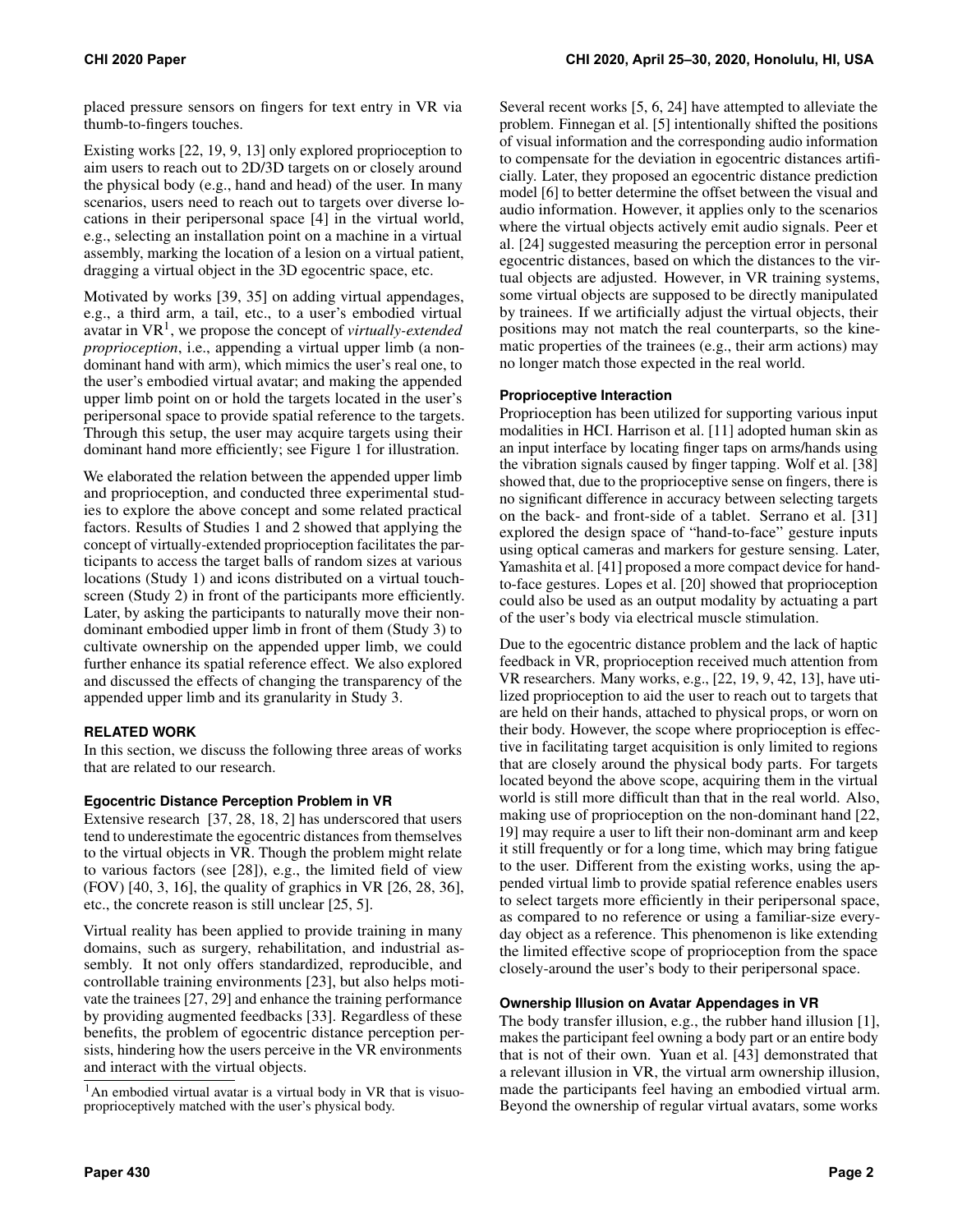showed that humans could develop ownership on novel virtual avatars with appendages, e.g., a sixth finger [\[12\]](#page-10-13), a third long arm [\[39\]](#page-11-4), a tail [\[35\]](#page-11-5), etc. Won et al. [\[39\]](#page-11-4) added a third virtual arm longer than the arms of a user's embodied virtual avatar between its two arms. Steptoe et al. [\[39\]](#page-11-4) added a tail that is also longer than the arms of a user's embodied virtual avatar at its coccyx. By rotating his/her physical arms or head [\[39\]](#page-11-4), or moving the hip [\[35\]](#page-11-5), the user can control the movement of the long virtual appendages to reach out to targets located out of the user's physical arm reach.

Compared with the above works [\[39,](#page-11-4) [35\]](#page-11-5), we explore how to facilitate VR users to use a real hand to reach out to virtual targets more efficiently by providing spatial reference to targets through virtual appendages. Besides, we demonstrated that actively cultivating the ownership of an appended limb mimicking a user's real one may further enhance the spatial reference effect of the appended limb.

## **VIRTUALLY-EXTENDED PROPRIOCEPTION**

In this section, we first elaborate on the virtually-extended proprioception hypothesis and then describe our design of the appended upper limb in VR to support the concept.

## **The Virtually-Extended Proprioception Hypothesis**

Through a person's rich experience of sensing the proprioception on their own limb (this work considers upper limb), while simultaneously observing the limb's retinal appearance in the real world, we conjecture that *the pose of the upper limb* and its corresponding *retinal appearance* are correlated. Here, the pose of the upper limb refers to one's proprioception sensation, while the retinal appearance of the upper limb refers to the appearance of the limb observed in one's egocentric view. Based on this correlation, we hypothesize that we can induce *a sense of virtually-extended proprioception (VE-Proprioception)* by

*appending a virtual upper limb (which is rendered like a real one) to a VR user's embodied virtual avatar, such that based on the observed retinal appearance of the virtual limb, the user would develop some level of ownership of the limb, which triggers the user's brain to utilize the above correlation to instinctively acquire plausible poses of the limb in their egocentric view. In this way, we can extend the effective scope of proprioception to some extent in VR through the appended virtual limb.* 

If the hypothesis stands, it means that the user can better estimate the pose of the appended virtual limb given the limb's appearance in their egocentric view. In this sense, the user should have acquired a certain 3D spatial context around the appended limb in their view in VR space. Therefore, by specifically posing the appended limb around some virtual targets (e.g., the screw hole in Figure [1\)](#page-0-0), the appended limb can serve as a spatial reference to allow users to estimate the 3D locations of the virtual targets better and help improve the efficiency in selecting and manipulating them. For instance, in VR training systems such as virtual assembly and virtual surgery, the trainees could access the virtual targets through the guidance of the appended virtual limb more efficiently.

## <span id="page-2-0"></span>**The Design of the Appended (Virtual) Upper Limb**

To empirically explore the effects of applying the VE-Proprioception concept, we should first consider how to design a virtual upper limb that mimics a real one. To this end, we have made the following considerations.

#### *(i) How to pose the virtual upper limb in the user's view?*

First, the pose of the virtual upper limb should be *anatomically plausible*, so that it can appear like a real upper limb. Further, to induce a sensation of ownership, we propose to *extend the virtual upper limb from the user's embodied virtual avatar* by appending it to one of the avatar's shoulders.

#### *(ii) Which shoulder to append the virtual upper limb onto?*

If we append the virtual upper limb to the shoulder on the side of the user's dominant hand, when the user physically lifts their dominant upper limb to reach out to virtual targets, the corresponding dominant embodied virtual upper limb could intersect with the appended upper limb in the user's view, thereby producing a conflicting sensation. Although we might fade out the appended upper limb and make it disappear, after or while the user is lifting their dominant upper limb to avoid the conflict, the strategy cannot provide continuous spatial reference in the whole course of the interaction. Therefore, we *append the virtual limb to the shoulder of the user avatar on the side of their non-dominant hand*.

In this manner, the non-dominant appended upper limb can serve as a spatial reference to virtual targets and guide the user to access the targets with the dominant embodied hand. The scenario is similar to everyday real-world situations where we often use our non-dominant hand to hold an object, such as a smartphone, then use the dominant hand to access and interact with the object. The design is also consistent with the Guiard's theory of asymmetric division of labor in human skilled bimanual action [\[10\]](#page-10-14). Such similarity between our design and real-world situations may help users bring the existing skills developed in these situations into VR and further develop ownership of the appended upper limb.

#### *(iii) What is the appearance of the appended upper limb?*

Ideally, we should provide personalized virtual upper limbs tailored to individual users to enhance the development of ownership. However, current techniques to reconstruct human body parts in VR with high accuracy are rather cumbersome and are not prevalent in general VR systems. Hence, we follow existing VR applications to adopt a universal upper limb model to create and render the appended upper limb in our studies.

Further, in familiar real-world situations where one uses the dominant hand to interact with an object held on the nondominant hand, one would generally perceive consistent appearance between the dominant and non-dominant upper limbs. The two limbs are said to be *symmetrically congruent*. In VR, we also need to consider symmetrical congruence between the *non-dominant appended upper limb* and the *dominant embodied upper limb* being associated with the user's real dominant upper limb. Hence, in VR, we make the appearance of the dominant embodied upper limb symmetrically congruent with that of the appended upper limb.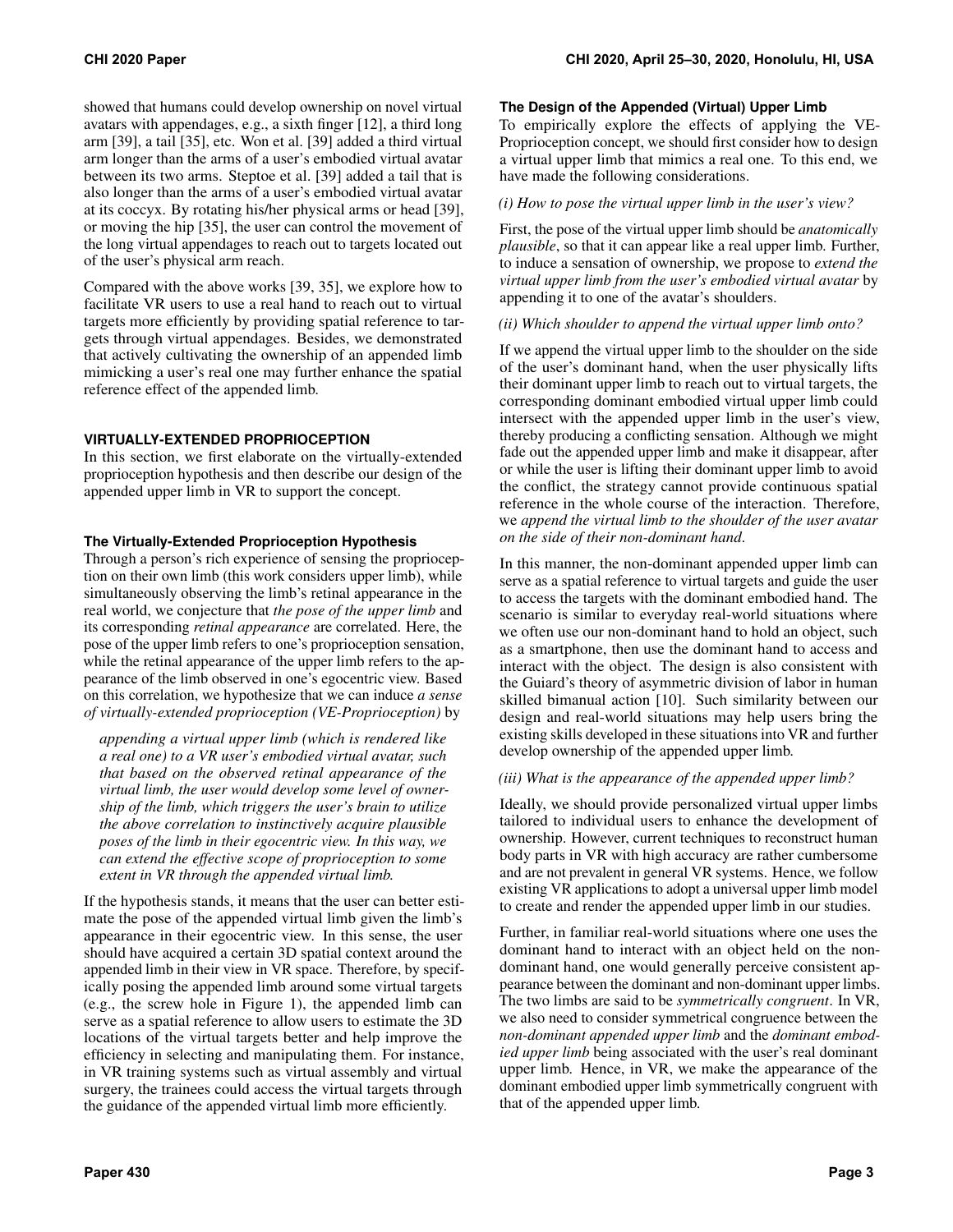

Figure 2. Study 1: reaching out to target balls in the user's egocentric view. (a) Target balls have random positions and sizes. (b) In the experiment, the participant uses the index finger of his dominant hand to reach out to a target ball in VR, and holds a joystick on the non-dominant hand to record the starting time of each trial; note that the participant never lifts their non-dominant limb. (c) Participant's egocentric view in VR, when reaching out to a target ball in the *no reference* condition. (d) Participant's egocentric view in VR, when reaching out to a target ball in the *appended limb* condition.

<span id="page-3-0"></span>Overall, the appended upper limb should be anatomically plausible, naturally extended from the user's shoulder on the side of their non-dominant hand, and symmetrically congruent with the user's dominant embodied upper limb.

#### <span id="page-3-1"></span>**STUDY 1: REACHING TARGET BALLS**

In the formal study, we posed the appended upper limb to point on 3D target balls in VR and explored if the participants can use the index fingertip of the dominant embodied hand to better access the balls in front of them under the appended limb's spatial reference, compared to no reference provided.

One possible condition to include in this study is to use an everyday object to verify if that alone can provide useful spatial reference to improve target selection performance. However, both the literature (Gerig et al. used an HTC VIVE joystick as the familiar object [\[7\]](#page-10-15)) and our own pilot study with six participants (using a Starbucks coffee mug as the familiar object) failed to reveal any performance gain. We believe that using ordinary everyday objects as spatial references only allows the participants to perceive rough egocentric distances to targets that are probably not enough to enhance selection performance. Therefore, we focused our investigation in using the appended upper limb as a spatial reference in our study.

We started our exploration with the following questions:

*Q1: Is the appended limb an effective spatial reference for virtual targets in terms of target selection performance?* If the appended upper limb provides effective spatial reference, participants could pay less mental effort to estimate the positions of the target objects, and adopt a more efficient kinematic path to raise a finger of the dominant embodied hand to access the target objects. Hence, we use the average time taken to select targets as the measurement of target selection performance.

*Q2: Can participants gain ownership of the appended limb?* In the study, we should pay attention to whether the participants can develop ownership of the appended upper limb or not. To facilitate this, we should pose the appended limb to point on the target balls with anatomically plausible poses.

#### **Apparatus**

We used an HTC VIVE VR system to provide VR experience and attached a Leap Motion sensor on the front side of the VR headset. Then, we could track the poses of the headset, participants' hands, and forearms; see Figure [2](#page-3-0) (b). The software was developed using Unity engine version 2018.3.8f1 in C#.

#### **Participants**

We recruited 14 participants: aged 21 to 31; four females and ten males; all are right-handed, and eight had VR experience.

#### **Prepare the target balls and appended limb poses**

If we simply randomize the target ball positions, it is challenging to determine anatomically plausible poses of the appended upper limb pointing on target balls located at these positions. Thus, before experimenting with the participants, an experimenter used the index finger of his non-dominant real hand to specify a set of random positions in front of him; meanwhile, we could also get the corresponding plausible poses of his non-dominant real hand with forearm tracked by the Leap Motion sensor. In detail, the experimenter sat on a chair, wore the VR headset, used his dominant real hand to grab a joystick. Then he lifted his non-dominant real hand and used the index fingertip to locate 35 random target positions. For each position, he pressed the joystick's trigger to confirm it. By doing so, we could obtain 35 locations for placing reachable target balls, and the corresponding poses of the non-dominant real hand with forearm. Among the 35 positions, five were randomly chosen for the practice session, and the rest were used in the formal experiment. Furthermore, we used inverse kinematics on the acquired hand and forearm poses to determine the 35 poses of the appended upper limb, such that the appended upper limb could point on each target ball with an anatomically plausible pose.

#### **Task**

The task was to use the index fingertip of the dominant embodied virtual hand to reach out to the virtual target balls in mid-air as fast as possible. The participant was seated and told to rest their non-dominant physical upper limb on their thigh on the non-dominant side throughout the experiment. Also, he/she needed to use their non-dominant physical hand to grab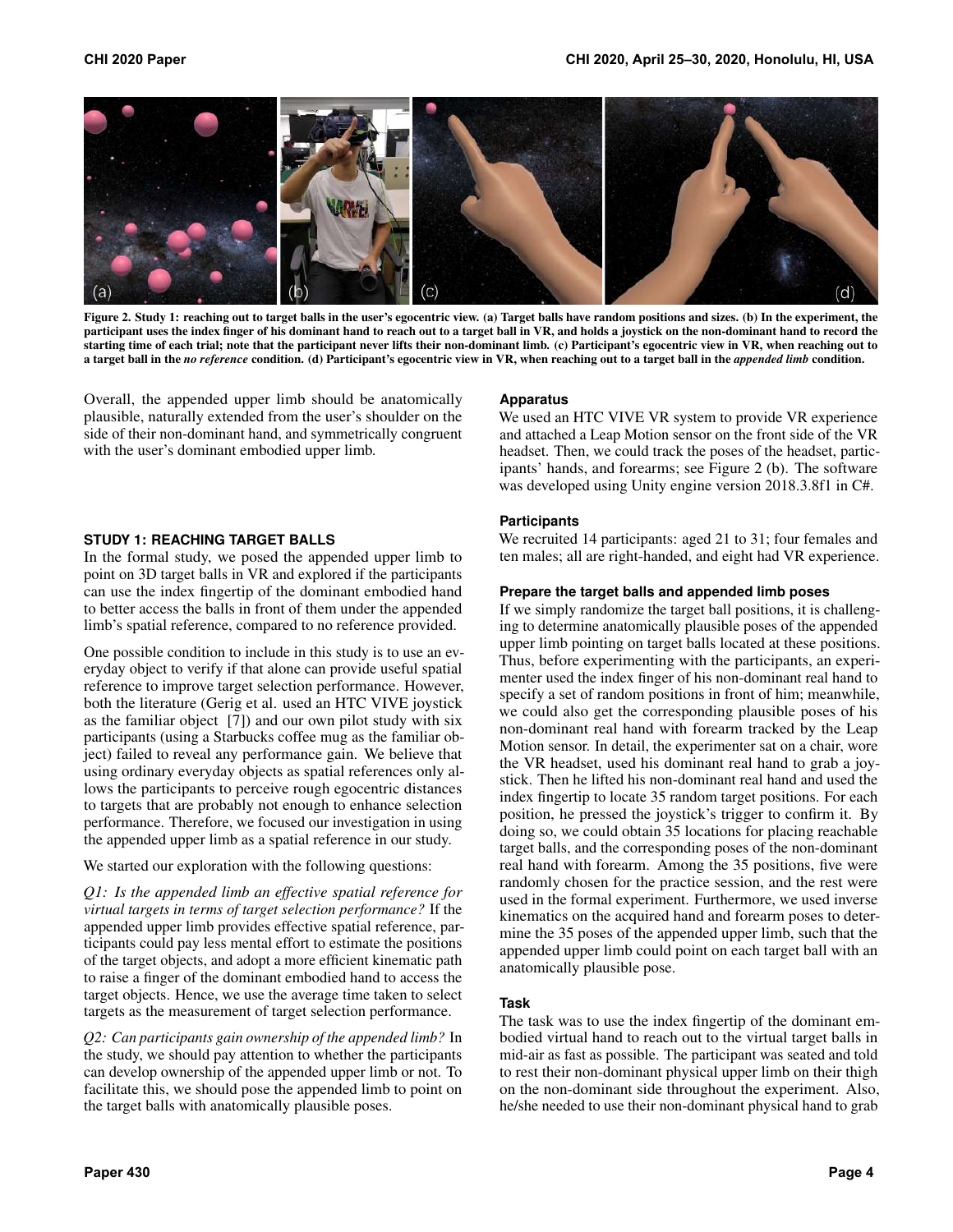

<span id="page-4-0"></span>Figure 3. Study 1 results. AUL denotes Appended Upper Limb (See Figure [2](#page-3-0) (d)), whereas NR denotes No Reference (See Figure [2](#page-3-0) (c)). The error bars in the plots indicate the standard deviation (SD).

a joystick (Figure [2](#page-3-0) (b)). They pressed its trigger to make a new target ball appear at a random 3D position and notify our software to record the starting time of each trial. In each trial, the participant first put the index fingertip (dominant embodied limb) within a virtual yellow ball that marked the initial position fixed in front of them. After that, he/she pressed the joystick trigger. At the same time, he/she should immediately use the index fingertip (dominant embodied hand) to select the current target ball. If the fingertip entered the sphere of the ball, the ball disappeared, and our software recorded the completion time of this trial automatically.

#### **Experimental design**

Study 1 investigated whether the appended limb provides effective spatial reference to the target balls. We compared the conditions of (i) using the appended upper limb as a reference vs. (ii) no reference. In each trial, a target ball would appear at a random position, with diameter randomly selected in range 3mm to 40mm. Each participant performed the task as described previously under the above two conditions. The order of the two conditions was counter-balanced across the participants. For each condition, the participants had to complete two blocks of trials, each of which was a random permutation of acquiring the target balls at the 30 pre-determined positions.

At the beginning of each condition, we gave each participant a two-minute practice session. Then he/she conducted the formal trials. After finishing the experiment under one condition, he/she received a two-minute rest. After the formal trials, we asked each participant to rate on the following statements in a 7-point Likert scale (from 1 (fully disagree) to 7 (fully agree)): (i) I can estimate the positions of the target balls accurately with *the appended upper limb* (or *no reference*); and (ii) I feel that the appended upper limb is part of my body. In the end, we interviewed each participant about the experiment experience and recorded the discussion for further analysis.

Thus, Study 1 included a total of 14 participants  $\times$  2 conditions (*appended upper limb vs. no reference*)  $\times$  2 blocks of trials  $\times$  30 target positions = 1680 trials. The dependent variables were (i) the time between the moment when the joystick trigger was pressed and when a target ball was successfully accessed; (ii) subjective ratings on target position estimation; and (iii) subjective ratings on the ownership of the appended limb.

#### **Results**

Figure [3](#page-4-0) presents the means (M) and standard deviations (SD) under conditions (i) and (ii). We adopted the t-test to analyze

the *time to select the targets* and the Wilcoxon Signed Rank test to analyze the subjective ratings.

*Time to select targets*. The time to select the targets under condition (i) appended upper limb  $(M=1.47s, SD=0.41)$  was significantly shorter than that under condition (ii) no reference (*M*=1.75*s*, *SD*=0.47) with *t*(13)=5.076, *p*=0.0002. This result suggested that the appended limb enabled the participants to estimate the target ball positions more efficiently, as compared to the situation without any spatial reference.

*Ratings on target position estimation*. The ratings on target position estimation accuracy under condition (i) appended upper limb  $(M=5.5, SD=1.1)$  was significantly better than that under condition (ii) no reference  $(M=2.9, SD=1.5)$  with *Z*=−3.096, *p*=0.002. This result implied that the appended upper limb provides effective spatial reference for participants to feel that they could better estimate the positions of target balls.

*Ratings on the ownership*. The mean rating (5.2) on the ownership of the appended limb was larger than the middle value (4) in the 7-point Likert scale, indicating that the participants might be able to develop some level of ownership on the appended limb. However, the standard deviation was relatively high (0.94), showing that the ownership might not be steady.

*Qualitative feedback*. Most participants (13/14) commented that finger-pointing was a very familiar gesture in the real world; thus, a virtual finger pointing on a target ball was intuitive for them, and the fingertip served as a good reference to the target balls. Participant 5 (P5)'s comment was representative, "*In daily life, we often use an index finger to point to objects to guide others to see them; with the guide of the virtual finger, I feel that I can point to the ball instinctively without too much thinking on where the target balls are. When there is no reference, I have to think about the positions of the target balls a little more.*" Several participants (3/14) described the experience of using the dominant embodied index fingertip to flick the index fingertip of the appended upper limb as an experience of "gradually developing ownership on the appended upper limb." For example, P12 commented that "*The more I flick the fingertip of the appended upper limb, the more I feel that the finger is part of my body.*" Several participants (5/14) also mentioned an "ownership transfer phenomenon." They said that they knew well the retinal appearance of the dominant embodied limb after moving and using it and felt it is part of their body. Since the 3D appearance of the appended upper limb was symmetrically congruent with that of the dominant embodied one, they knew well the retinal appearance of the appended upper limb and felt it is part of their body.

#### **Discussion**

*Q1: Is the appended limb an effective spatial reference for virtual targets in terms of target selection performance?* A: Our results have demonstrated that the appended limb was effective in spatially-referencing the virtual targets for faster target selection (∼15% faster) compared to the situation of no reference. The subjective ratings on target position estimation also supported a positive answer to Q1.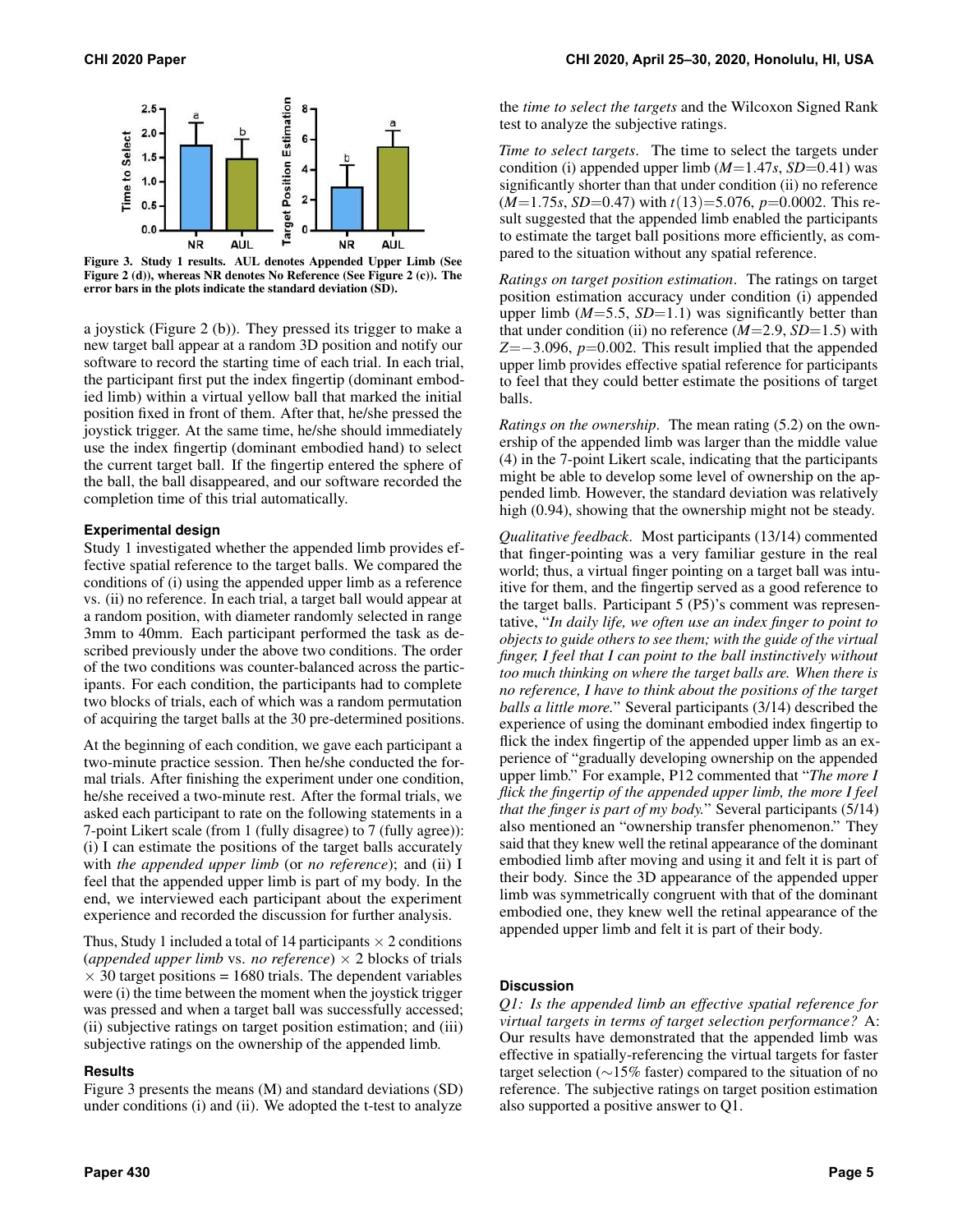

<span id="page-5-0"></span>Figure 4. Study 2: selecting icons on planar UI. (a) We sample 50 icon positions roughly evenly on a 2D plane extended from the hand palm of the appended upper limb: twenty-eight icons are within the range of the hand, and the rest (twenty-two) are around the hand. (b)-(d) The participant selects a target icon (b) without spatial reference, (c) with a familiar size object (book) as reference, and (c) with appended limb as reference.

*Q2: Can participants gain ownership of the appended limb?*  A: The ratings by the participants on appended limb ownership suggested that they might be able to develop ownership on the virtual limb. Also, we observed interesting mechanisms that may facilitate the development of ownership: (i) through interaction between the embodied virtual limb and the appended upper limb, as mentioned in [\[1\]](#page-10-12); and (ii) through the usage of the dominant embodied virtual limb [\[43\]](#page-11-18), participants' sense of ownership of the dominant embodied virtual limb could be symmetrically transferred to the appended upper limb.

Because the appended upper limb mimics a real one (see [3.2\)](#page-2-0), we believe that participants can perceive plausible poses of the limb egocentrically. Besides, the asymmetric division of labor [\[10\]](#page-10-14) between the non-dominant appended limb and the dominant embodied limb may enable participants to utilize the skills developed in real-world situations (see [3.2\)](#page-2-0) to select targets better in VR. Furthermore, people are familiar with the appearance of upper limbs and their poses because people estimate hand position by vision and proprioception [\[32\]](#page-11-19) over the years. Thus our VE-proprioception hypothesis, i.e., the effective scope of proprioception can be virtually extended via an appended limb, may be one potential reason why the VE-Proprioception concept works. Similar effects have been observed by extending proprioception into amputees' prostheses [\[21\]](#page-10-16), which is a phenomenon called extended physiological proprioception (EPP) [\[34\]](#page-11-20), although their settings focus on extending physical prostheses to disabled people, while VE-Proprioception appends virtual limbs to ordinary people. Although we discussed a few possible reasons behind the performance gain observed in using VE-Proprioception, we do not know how exactly it works in our brain. To fully understand why it works requires more in-depth investigation into our perception and the brain in the future.

#### <span id="page-5-1"></span>**STUDY 2: INTERACTING WITH 2D SURFACES**

The appended limb affords not only pointing on a 3D position using the index fingertip but also holding a flat surface using the palm. Many interactions are performed on flat surfaces, e.g., writing, drawing, moving objects on tables and floors, etc. Interacting with widgets on 2D surfaces is also very common on touch devices. In VR, similar interactions occur when users need to interact with 2D virtual surfaces for various purposes. Compared with physical surfaces, virtual surfaces give no haptic feedback. Then it is hard to interact with them. Study 1 has shown that the appended virtual limb provides effective spatial reference to points. In Study 2, we would expand the scope of the VE-Proprioception concept and explore whether our approach can also facilitate interactions with 2D virtual surfaces. We began our exploration with the following questions.

*Q3: Can the appended upper limb reduce workload and error when interacting with 2D targets on flat virtual surfaces?*  Without haptic feedback, users lost the most direct immediate feedback on whether or not they have successfully touched the surface. They need to rely on additional visual or auditory feedback to help them to make that decision, which can result in delay, hesitation, and inaccuracy in the interactions. We hypothesize that by placing a flat virtual surface on the open hand of the appended upper limb, the limb can provide effective spatial reference to 2D targets on that surface, increase users' confidence, and reduce errors in the interactions.

*Q4: Is there any difference between interacting with targets inside and outside the open hand area?* The appended virtual limb naturally offers some flat surfaces, e.g., open hand, but with limited area. Thus, we explore the possibility of increasing the effective hand area. If the appended hand can provide effective spatial reference to targets outside, but near the hand, we can arrange more or larger widgets within/around the hand.

#### **Apparatus**

We used the same hardware setup as the one in Study 1 (see Figure [2](#page-3-0) (b)). The experiment software was also developed using Unity engine version 2018.3.8f1 in C#.

#### **Participants**

We recruited 21 participants: aged 20 to 29; 10 females and 11 males; all are right-handed, and 15 had VR experience.

#### **Prepare the Appended Limb Pose and Icon Positions**

Figure [4](#page-5-0) shows the setup. Mimicking how one holds a tablet using a non-dominant hand in the real world, we rendered a half-transparent flat touchscreen (transparency =  $10/255$ ) on the open hand of the appended upper limb with the inside of the hand facing the user. This pose was verified to be anatomically plausible before the experimenter, following a procedure similar to the one in Study 1. We sampled 28 icon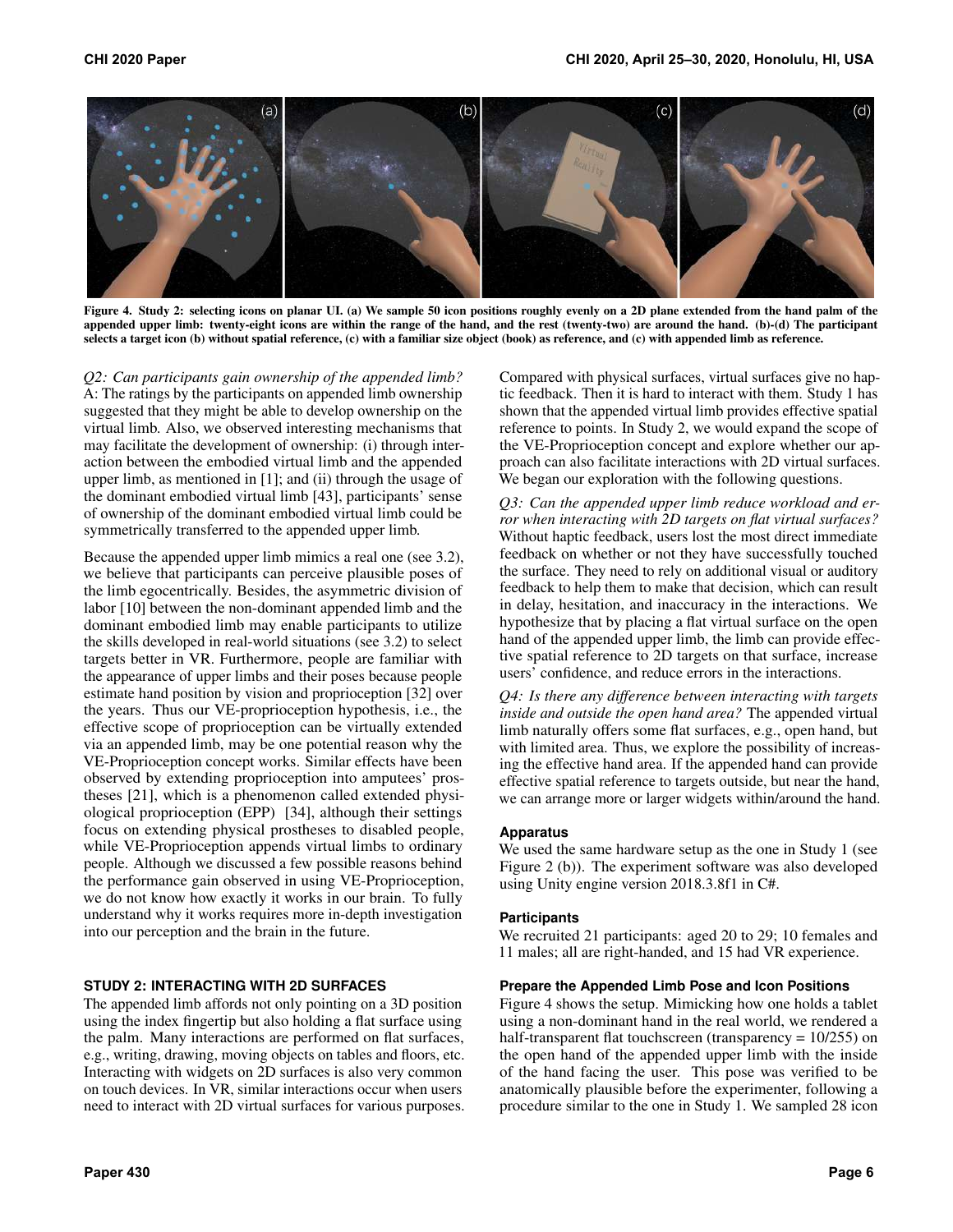

<span id="page-6-0"></span>Figure 5. Study 2 results for *NR* (No Reference), *FSO* (Familiar Size Object), and *AUL* (Appended Upper Limb). (a)-(c) show the error distance for the three referencing methods, when considering (a) all 50 icon positions, (b) the 28 icons within the appended virtual hand, and (c) the 22 icons outside but around the virtual hand. (d) The participant workload. (e) The ratings on the effectiveness of *FSO* and *AUL* to enhance the participants' ability to estimate the virtual touchscreen pose. Data is expressed as mean  $\pm$  standard deviation, so the error bars in the plots indicate the standard deviation.

positions within the open hand, covering positions on palm, on fingers, and between fingers, then sampled another 22 positions outside but near the hand region. We sampled ten additional icon positions for the practice session.

#### **Task**

The task procedure was the same as the one in Study 1, but the targets here were random icons on the flat touchscreen held on the open hand of the appended upper limb.

#### **Experimental design**

Study 2 explored the effects of spatial referencing on workload and error distance when selecting icons on a 2D virtual touchscreen. We considered three spatial referencing methods: (i) *AUL*: Appended Upper Limb holding the touchscreen; (ii) *FSO*: attaching a Familiar Size Object to the touchscreen; and (iii) *NR*: no reference. For *FSO*, we followed the width and height  $(11cm \times 18cm)$  of a real book to set up a virtual book. Its thickness (1.8*cm*) was set to the average palm thickness of the participants, after making appointments with them. The area and thickness of the virtual book roughly matched those of the appended virtual hand. Before the experiment, we showed the real book to the participants, so they could see and touch it to understand its width and height better. Also, we explained to them how we determine the virtual book size. We set the icon diameter as 1cm. Each participant performed the task with the three referencing methods. Their order was counterbalanced across the participants using a balanced Latin square design. When each method started, the participant practiced two blocks of trials using the ten additionally sampled icons. For each referencing method, the participant had to complete two blocks of trials, each of which was a random permutation of acquiring the target icons at the 50 pre-sampled positions. After the formal trials, we asked the participants to rate their workload based on NASA-TLX, and a statement using a 7 point Likert scale (from 1 (fully disagree) to 7 (fully agree)): this referencing method effectively enhances my ability to estimate the touchscreen pose (*AUL* or *FSO*).

Thus, Study 2 included a total of 21 participants  $\times$  3 referencing methods  $\times$  2 blocks of trials  $\times$  50 icon positions = 6300 trials. The dependent variables were (i) error distance between the participant's index fingertip and the icon center; (ii) NASA-TLX workload ratings; and (iii) subjective ratings on the effectiveness of the referencing methods.

#### **Results**

Figure [5](#page-6-0) shows the means (M) and standard deviations (SD) of the dependant variables. We adopted the one-way ANOVA with post hoc Tukey to analyze the error distance data. Then we adopted the Friedman test with post hoc Wilcoxon Signed Rank tests applying the Bonferroni correction to analyze the NASA-TLX workload data. Further, we adopted the Wilcoxon Signed Rank test to analyze the participants' ratings on the effectiveness of spatial referencing with *AUL* and *FSO*.

*Error distance for all icons.* We found significant difference:  $F_{2,20}$ =[14](https://F2,20=14.54).54,  $p$ =0.0002. The mean error distance under *AUL* (*M*=0.769*cm*, *SD*=0.223) was significantly smaller than that under *FSO* (*M*=0.944*cm*, *SD*=0.226) with *p*=0.0041 and that under *NR* (*M*=1.01*cm*, *SD*=0.248) with *p*=0.0013. The mean error distance under *FSO* was just marginally smaller than that under *NR* with  $p=0.0761$ . This result implied that the appended limb provided more effective spatial referencing than both *FSO* and *NR* for selection on 2D virtual surfaces.

*Error distance for icons within hand.* There was also significant difference:  $F_{2,20}$ =5.533,  $p$ =0.0087. The error distance under *AUL* (*M*=0.767*cm*, *SD*=0.233) was marginally better than that under *FSO* (*M*=0.895*cm*, *SD*=0.239) with *p*=0.0878 and significantly better than that under *NR*  (*M*=0.929*cm*, *SD*=0.226) with *p*=0.0084. There was no significant difference between *FSO* and *NR* with *p*=0.7641.

*Error distance for icons outside hand.* There was also significant difference: *F*2,20=10.[91](https://F2,20=10.91), *p*=0.0011. *AUL*  (*M*=0.772*cm*, *SD*=0.227) was significantly better than *FSO* (*M*=1.007*cm*, *SD*=0.249) with *p*=0.0003 and *NR*  (*M*=1.113*cm*, *SD*=0.414) with *p*=0.0048. *FSO* and *NR* had no significant difference: *p*=0.332.

*Workload.* We found significant difference:  $\chi^2(2)=18.84$  $\chi^2(2)=18.84$  $\chi^2(2)=18.84$ , *p*<0.001. For pairwise comparisons, workload under *NR*  (*M*=10.3, *SD*=5.1) was significantly larger than that under *FSO* (*M*=7.9, *SD*=4.2) with *p*=0.003 and *AUL* (*M*=6.3, *SD*=3.9) with *p*<0.001. Workload under *AUL* was significantly lower than that under *FSO* with *p*=0.014. This result implied that *AUL* provides more effective spatial referencing that helped the participants reduce their workload in the task.

*Subjective ratings on spatial referencing effectiveness. AUL*  (*M*=5.6, *SD*=1.2) was significantly better than *FSO* (*M*=4.0, *SD*=1.5) with *Z*=−2.817, *p*=0.005. This result meant that participants found that *AUL* gave better spatial referencing than *FSO* did.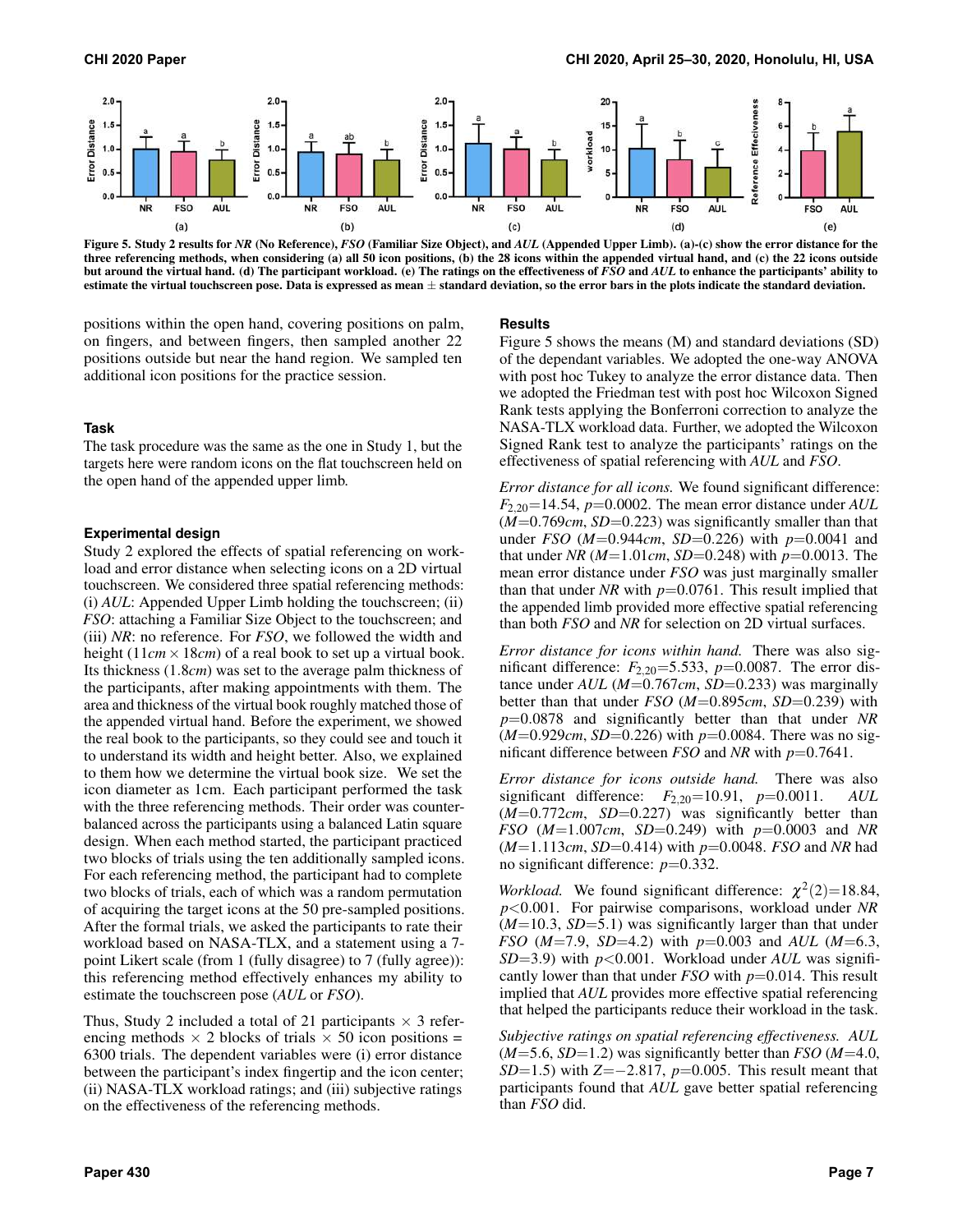

<span id="page-7-0"></span>Figure 6. Study 3: exploring the appearance of the appended upper limb. Top row: appended upper limb with both hand and arm. Bottom row: we show only the hand part. (a) & (e): rendering in opaque; (b) & (f): 67% transparency; (c) & (g):  $33%$  transparency; and (d) & (h): outline only.

*Qualitative feedback.* All the participants (21/21) commented that it was hard to select targets without spatial reference. They tended to move their fingers in and out of the virtual touchscreen a lot to ensure that they touched the targets. Ten participants mentioned that the curved hand profile helped them estimate the pose of the virtual screen. In contrast, although the virtual book was also 3D, they only focused on the book cover. Six participants commented that they felt "pseudohaptic feedback" through seeing the interaction between the embodied index finger and the appended virtual hand. For example, P1 said, "Because the virtual touchscreen is closely attached to the skin of the appended virtual hand, as long as I poke the finger through the touchscreen a little, I have a feeling of my embodied finger is colliding with the appended virtual hand. Then I will stop my poking." Several participants (4/21) used the word "comfortable" to describe their experience under *AUL*. For example, P18 said, "I felt seeing an appended hand is very comfortable because I think it is soft, so I'm more willing to touch it." Eight others mentioned that they were more familiar with a hand than a book.

#### **Discussion**

*Q3: Can the appended upper limb reduce workload and error when interacting with 2D targets on flat virtual surfaces?* A: The above results showed that both workload and error distance could be significantly reduced with the appended limb providing spatial reference. Thus the VE-Proprioception concept facilitates not only 3D target selection but also selecting 2D targets on flat surfaces. In contrast, although the virtual book was effective in reducing workload, it failed to provide effective spatial reference to reduce the error distances significantly. According to participants' feedback, the virtual book offered less 3D cues than the appended hand did. Future studies should check if other everyday objects with more 3D cues can improve the performance, but due to people's familiarity with their hands, we believe that it is difficult for ordinary everyday objects to beat the appended upper limb.

*Q4: Is there any difference between interacting with targets inside and outside the open hand area?* A: Results (inside hand area:  $M=0.767cm$ , *SD*=0.233; outside hand area: *M*=0.772*cm*, *SD*=0.227) showed that the spatial reference effect of the appended upper limb is well-preserved within an area of width ≈3.5cm outside the hand. The comparative advantages of *AUL* over *NR* were ∼31% (outside) and ∼17% (inside). Considering that the 22 icons outside the hand area were located almost at the edge of the participants' field of view (FOV); while the other icons were more in the central part of the FOV, the reason may be that the participants' ability to perceive spatial information without spatial reference within their FOV in VR is anisotropic, which was verified in the very recent work by Peillard et al. [\[25\]](#page-11-2).

# **STUDY 3: PRACTICAL FACTORS**

In Study 3, we explored additional practical factors when applying the VE-Proprioception concept in VR. First, let us start with the following questions.

*Q5: Can the spatial reference effect be further enhanced by actively cultivating ownership on the appended limb?* In Q2, we qualitatively evaluated the possibility of cultivating ownership of an appended limb and observed possible mechanisms that may further facilitate the development of ownership. Now, we quantitatively investigate whether actively cultivating ownership by moving and using the non-dominant embodied limb can further enhance the spatial reference effect.

*Q6: How transparency affects the spatial reference effect of the appended virtual limb?* Rendering the appended limb as an opaque object in VR may fully occlude other objects behind. If we render it with transparency, will it lose its spatial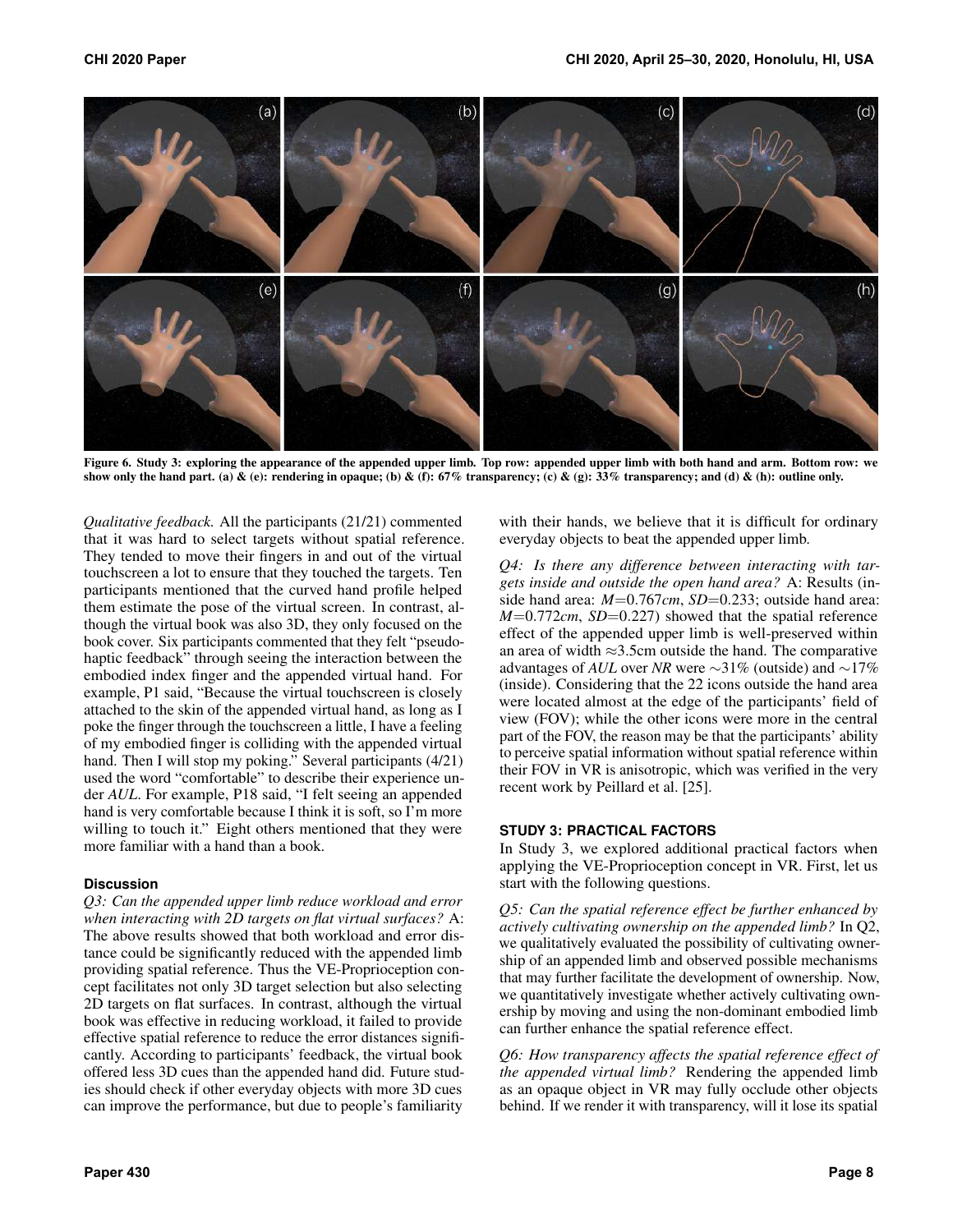referencing capabilities? If not, users can benefit from its spatial referencing capabilities while being able to see more of the VR world behind the appended limb. This motivates us to explore the transparency factor. Further, how if we draw only the contour of the limb?

*Q7: How does removing the arm of the appended upper limb affect the spatial referencing effect?* Another way to reduce the visual footprint of the appended limb is to simplify it by removing the arm and keeping only the hand part. However, we are not sure whether only an appended hand can provide sufficient spatial reference.

# **Apparatus**

We used the same hardware setup and software as the ones used in the first two studies (see Sections [4](#page-3-1) and [5\)](#page-5-1).

## **Participants**

We recruited 24 participants: aged 21 to 27; 10 females and 14 males; all are right-handed, and 16 had VR experience. None of them participated in the previous two studies.

## **Experimental design**

Study 3 focused on the three factors mentioned in Q5 to Q7.

- For the first factor, *ownership cultivation*, we considered two conditions: (i) pose and move the non-dominant embodied limb before the experiment starts (*withCultivation*); and (ii) directly start the experiment (*noCultivation*).
- For the second factor, *transparency*, we considered four conditions: (i) opaque; (ii) 67% transparency; (iii) 33% transparency; and (iv) outline only (see the columns in Figure [6\)](#page-7-0).
- For the third factor, *granularity*, we had two conditions: (i) *Hand*+*Arm* and (ii) *HandOnly* (see the rows in Figure [6\)](#page-7-0).

The first factor, *ownership cultivation*, was a between-subject factor, i.e., twelve participants were under *withCultivation*, while the other twelve were under *noCultivation*. The remaining two factors were within-subject factors. We used balanced Latin square designs for counter-balancing these two factors. Each participant performed 16 sessions of selecting target balls and icons to cover all combinations of the two within-subject factors under one level of factor *ownership cultivation*. In each of the 16 sessions, each participant had to complete two blocks of random permutations of selecting 15 target balls or icons. When a session started, the participant could practice five trials. The target ball or icon positions used in the practice session were different from those in the formal trials. After each session, the participant took rest for 30 seconds. Thus, Study 3 included a total of 24 participants  $\times$  2 tasks (select balls and icons)  $\times$  4 transparency levels  $\times$  2 limb granularity levels  $\times$  2 blocks of trials  $\times$  15 target positions = 11,520 trials.

The dependent variables were (i) the time between the moment when the joystick trigger was pressed and when a target ball was successfully selected for the selecting target ball task; and (ii) error distance between the participant's index fingertip and the icon center for the selecting target icon task.

### **Results**

We adopted the t-test to analyze the dependent variables for the factors of *ownership cultivation* and *granularity*. We adopted the one-way ANOVA with post hoc Bonferroni to analyze the above dependent variables for the *transparency* factor.

*Target ball task (measurement: time to select targets)*. We found a significant difference with  $t(22)=2.458$ ,  $p=0.0223$ between *withCultivation* (*M*=1.3*s*, *SD*=0.2) and *noCultivation* ( $M=1.56s$ ,  $SD=0.31$ ). We found no significant difference among the four levels of transparency (opaque: *M*=1.4*s*, *SD*=0.3; 67% transparency: *M*=1.36*s*, *SD*=0.28; 33% transparency:  $M=1.38s$ ,  $SD=0.34$ ; and outline only:  $M=1.46s$ , *SD*=0.29) with *F*3,23=1.255, *p*=0.2968. For granularity levels, there was also no significant difference between *Hand*+*Arm* (*M*=1.45*s*, *SD*=0.32) and *HandOnly* (*M*=1.35*s*, *SD*=0.26) with *t*(23)=0.4651, *p*=0.6462.

*Target icon task (measurement: error distance)*. There was no significant difference between *withCultivation* (*M*=0.81*cm*, *SD*=0.17) and *NoCultivation* (*M*=0.92*cm*, *SD*=0.21) with  $t(22)=1.424$ ,  $p=0.1686$ . There was significant difference among the four levels of transparency (opaque: *M*=0.8*cm*, *SD*=0.27; 67% transparency: *M*=0.85*cm*, *SD*=0.28; 33% transparency:  $M=0.86$ *cm*,  $SD=0.29$ ; and outline only: *M*=0.93*cm*, *SD*=0.31) with *F*<sub>3,23</sub>=4.731, *p*=0.0133. In the post hoc comparisons, the error distance under the opaque condition was marginally significantly smaller than that under the outline-only condition with  $p=0.076$ . There was no significant difference between *Hand*+*Arm* and *HandOnly* with *t*(23)=1.159, *p*=0.2584.

# **Discussion**

Based on the experiment results, let us respond to Q5-Q7:

*Q5: Can the spatial reference effect be further enhanced by actively cultivating ownership on the appended limb?* A: Our results seemed to indicate that the effect of active ownership cultivation depended on tasks. For the target ball task, we found a significant enhancement of the time to select the targets (∼16.7% faster). For the target icon task, there was no significant difference between *withCultivation* and *noCultivation*. The reason may be that the hand of the appended upper limb closely behind the virtual touchscreen provided pseudohaptic feedback, as reported by some participants in Study 2. The pseudo-haptic feedback alone could already avoid the participants from excessively poking their fingers through the virtual touchscreen.

*Q6: How transparency affects the spatial reference effect of the appended virtual limb?* A: Our results showed that, for the target ball task, there was no significant difference among the four transparency levels, including even the outline-only level. While for the target icon task, we only found a marginally significant difference between the opaque level and the outlineonly level. The reason may be that, to select a target ball, the participant only needed to perceive its 3D position, but to select an icon, the participant needed to perceive first the 3D pose of the virtual touchscreen, then the 2D icon position on the touchscreen. A simple outline might provide effective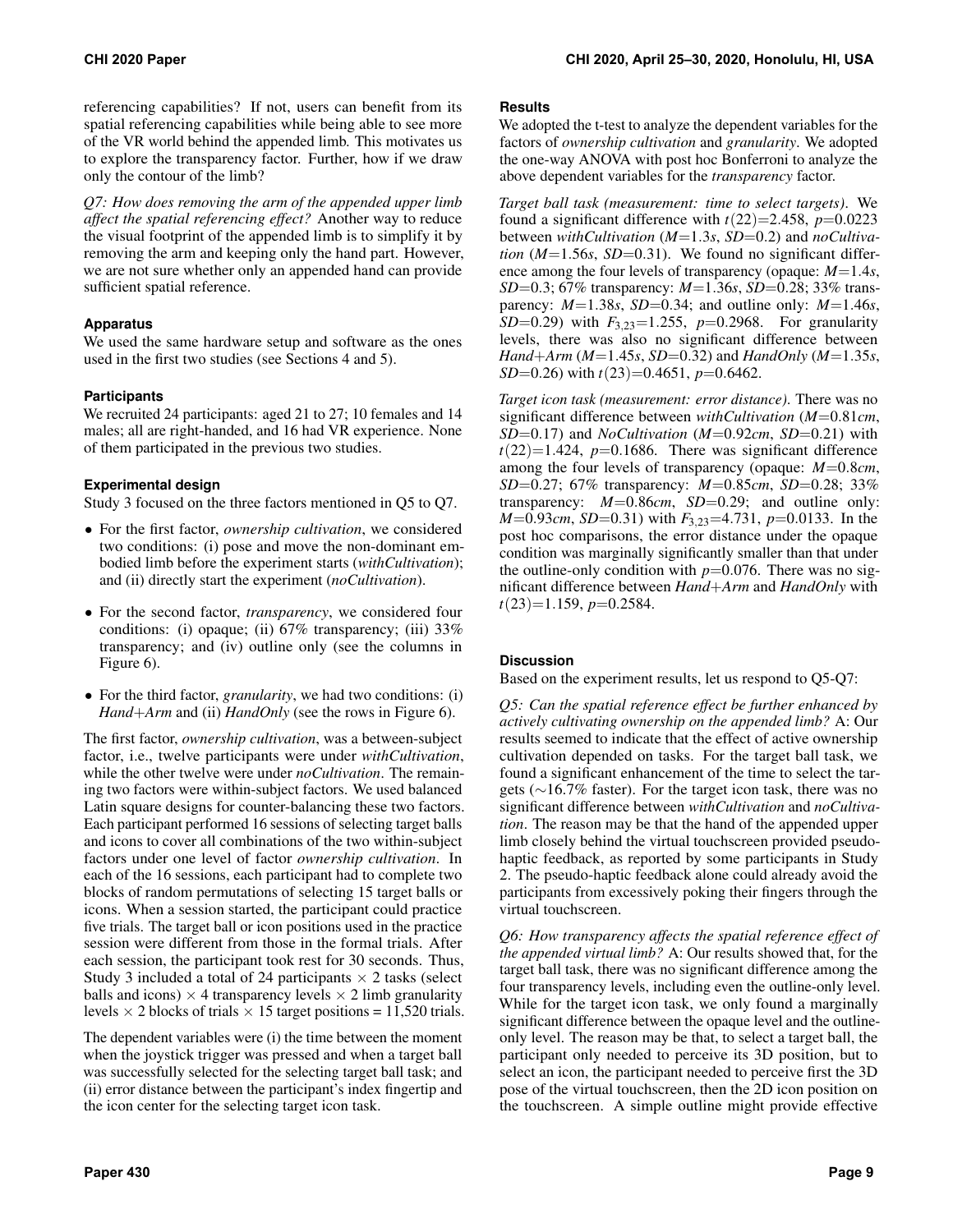spatial reference to a 3D position, but might not be sufficient for revealing the 3D pose of a virtual surface.

*Q7: How does removing the arm of the appended upper limb affect the spatial referencing effect?* A: Our results showed that for both tasks, removing the arm of the appended limb did not affect its spatial reference effect. This result might suggest that, given the participants knew that the appended hand (without the arm) mimics their non-dominant hand, they would *mentally complete* the appended hand with an invisible non-dominant arm in mind. Hence, even an appended hand seemed to be sufficient for providing effective spatial reference. However, some participants (8/24) reported that they felt horrible to see a "broken hand" floating in mid-air. Hence, we should be cautious when applying this idea, e.g., we leave the choice of removing the arm or not to users.

In summary, we found that the benefit of applying the VE-Proprioception concept could be further enhanced by actively cultivating ownership on the appended upper limb; though effects of texture realism [\[15\]](#page-10-17), skeleton [\[14\]](#page-10-18) or "invisible body" [\[17\]](#page-10-19) on ownership have been explored, their effects on the VE-Proprioception phenomenon have not yet been studied. Our results showed that making the appended upper limb halftransparent did not affect its effect of spatial reference to target balls, while only rendering it as an outline could marginally affect its effect of spatial reference to target icons; removing the arm of the appended upper limb did not affect its effect of spatial reference to both target balls and icons; however, we have to consider the emotional factors of doing so.

# **OVERALL DISCUSSION AND FUTURE WORK**

The goal of this work is to explore the effects of applying our VE-Proprioception concept on virtual target selection. Through our user studies, we discuss some common insights and several potential areas worth exploring in the future.

*Using Appended Non-dominant Limb to Guide the Interaction of the Dominant Embodied Limb in VR.* The essence of the VE-Proprioception concept is to use a non-dominant appended virtual limb to guide or facilitate the interaction of a dominant embodied limb in VR. This VE-Proprioception concept is not limited to the appended upper limb we explored in this work. The VE-Proprioception phenomenon may also be induced on an appended lower limb, which facilitates the interaction of the dominant embodied lower limb. In our user studies, we only recruited right-handed participants to explore the VE-Proprioception concept. In the future, whether the VE-Proprioception concept works with left-handed participants needs further exploration.

*Ownership May Be Cultivated Naturally.* From Study 3, we observed that active ownership cultivation could further enhance the appended upper limb's spatial reference effect to the target balls. This result provides us an insight: if a VR user always uses a universal upper limb model for embodied upper limbs in all VR applications, he/she will naturally develop strong ownership on the embodied upper limbs [\[43\]](#page-11-18). Then a strong level of ownership of the appended upper limb with the same retinal appearance of the non-dominant embodied upper

limb may be naturally cultivated. Then the spatial reference effect of this appended upper limb may be naturally enhanced.

*"Ownership Transfer" among Different Levels of Transparency.*  Study 3 told us that making the non-dominant appended hand (with arm) half-transparent did not affect its spatial reference effect. Surprisingly, rendering the appended upper limb as an outline also did not affect that to target balls. We wonder whether it is because of the within-subject design for the transparency factor. Although we counter-balanced the four levels, for three out of four participant groups, they would first experience at least one non-outline level. Then they might develop some degree of ownership on an opaque or half-transparent non-dominant appended hand (with arm). Then this ownership might be transferred to the outline of the appended hand (with arm), which might enable the participants to estimate the target ball positions still well. Although we need to use a between-subject design to explore the effects of the transparency factor further, we can get an insight for VR designers: the transparency of the appended upper limb can be gradually manipulated from opaque to half-transparent, and even to fully transparent with only an outline.

*Is VE-Proprioception really ownership-based?* The subjective ratings and qualitative feedback on ownership in Study 1 suggested that participants started to gradually develop ownership over the appended limb during the experiment, and the ownership might be further cultivated or transferred (Study 3). To further validate that the mechanism of the VE-Proprioception phenomenon is ownership/embodiment-based, future evidence provided by additional methods [\[30,](#page-11-21) [8\]](#page-10-20) is needed.

# **CONCLUSION**

In this work, we explored the concept of VE-Proprioception, i.e., appending a virtual upper limb mimicking a user's nondominant real one to their embodied avatar to provide spatial reference to virtual targets. From the first two user studies, we found that applying the VE-Proprioception concept provided effective spatial reference to 3D target balls or 2D target icons. From the third user study, we found that actively cultivating ownership of the appended upper limb could further enhance its spatial reference effect to target balls. Also, we explored the effects of changing the transparency and granularity of the appended upper limb. At last, we discussed several insights and future work about the VE-Proprioception concept.

# **ACKNOWLEDGMENTS**

This work is supported by grants from the National Natural Science Foundation of China with Project No. U1813204, the Research Grants Council of the Hong Kong Special Administrative Region (Project no. CUHK 14225616 and 14203416), Shenzhen Science and Technology Program (JCYJ20170413162256793), the Key R&D Program of Guangdong Province, China under grants 2019B010149002 and 2018B030339001, and the NUS School of Computing Strategic Initiatives. We thank the reviewers cordially for their valuable comments, and Shuxia Zhang for drawing Figure [1.](#page-0-0) Pheng Ann Heng and Chi-Wing Fu are co-corresponding authors.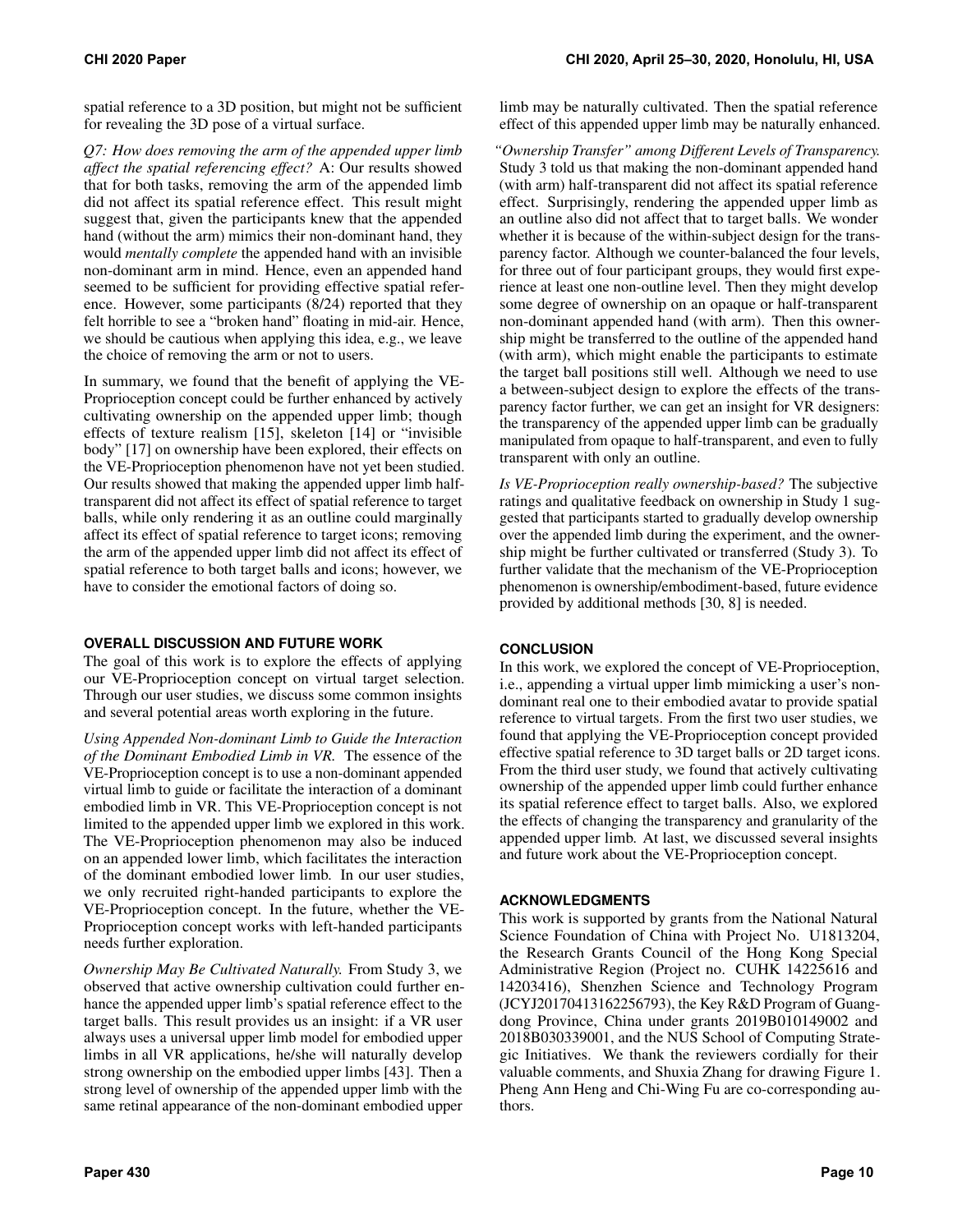# **REFERENCES**

- <span id="page-10-12"></span>[1] Matthew Botvinick and Jonathan Cohen. 1998. Rubber hands "feel" touch that eyes see. *Nature* 391, 6669 (1998), 756.
- <span id="page-10-1"></span>[2] Sarah H Creem-Regehr, Jeanine K Stefanucci, William B Thompson, Nathan Nash, and Michael McCardell. 2015. Egocentric distance perception in the Oculus Rift (DK2). In *Proceedings of the ACM SIGGRAPH Symposium on Applied Perception*. ACM, 47–50.
- <span id="page-10-7"></span>[3] Sarah H Creem-Regehr, Peter Willemsen, Amy A Gooch, and William B Thompson. 2005. The influence of restricted viewing conditions on egocentric distance perception: Implications for real and virtual indoor environments. *Perception* 34, 2 (2005), 191–204.
- <span id="page-10-6"></span>[4] James Cutting and Peter Vishton. 1995. *Perceiving layout and knowing distances: The interaction, relative potency, and contextual use of different information about depth*. Vol. 5. 69–177.
- <span id="page-10-2"></span>[5] Daniel J Finnegan, Eamonn O'Neill, and Michael J Proulx. 2016. Compensating for distance compression in audiovisual virtual environments using incongruence. In *Proceedings of the 2016 CHI Conference on Human Factors in Computing Systems*. ACM, 200–212.
- <span id="page-10-9"></span>[6] Daniel J Finnegan, Eamonn O'Neill, and Michael J Proulx. 2017. An approach to reducing distance compression in audiovisual virtual environments. In *2017 IEEE 3rd VR Workshop on Sonic Interactions for Virtual Environments (SIVE)*. IEEE, 1–6.
- <span id="page-10-15"></span>[7] Nicolas Gerig, Johnathan Mayo, Kilian Baur, Frieder Wittmann, Robert Riener, and Peter Wolf. 2018. Missing depth cues in virtual reality limit performance and quality of three dimensional reaching movements. *PLoS one* 13, 1 (2018), e0189275.
- <span id="page-10-20"></span>[8] Mar Gonzalez-Franco and Tabitha C. Peck. 2018. Avatar Embodiment. Towards a Standardized Questionnaire. *Frontiers in Robotics and AI* 5, Article 74 (2018). DOI: <http://dx.doi.org/10.3389/frobt.2018.00074>
- <span id="page-10-4"></span>[9] Jan Gugenheimer, David Dobbelstein, Christian Winkler, Gabriel Haas, and Enrico Rukzio. 2016. Facetouch: Enabling touch interaction in display fixed uis for mobile virtual reality. In *Proceedings of the 29th Annual Symposium on User Interface Software and Technology*. ACM, 49–60.
- <span id="page-10-14"></span>[10] Yves Guiard. 1987. Asymmetric division of labor in human skilled bimanual action: The kinematic chain as a model. *Journal of motor behavior* 19, 4 (1987), 486–517.
- <span id="page-10-10"></span>[11] Chris Harrison, Desney Tan, and Dan Morris. 2010. Skinput: appropriating the body as an input surface. In *Proceedings of the SIGCHI conference on human factors in computing systems*. ACM, 453–462.
- <span id="page-10-13"></span>[12] Ludovic Hoyet, Ferran Argelaguet, Corentin Nicole, and Anatole Lécuyer. 2016. "Wow! I have six Fingers!": would you accept structural changes of your hand in VR? *Frontiers in Robotics and AI* 3 (2016), 27.
- <span id="page-10-5"></span>[13] Haiyan Jiang, Dongdong Weng, Zhenliang Zhang, and Feng Chen. 2019. HiFinger: One-Handed Text Entry Technique for Virtual Environments Based on Touches between Fingers. *Sensors* 19 (07 2019), 3063. DOI: <http://dx.doi.org/10.3390/s19143063>
- <span id="page-10-18"></span>[14] Shunichi Kasahara, Keina Konno, Richi Owaki, Tsubasa Nishi, Akiko Takeshita, Takayuki Ito, Shoko Kasuga, and Junichi Ushiba. 2017. Malleable Embodiment: Changing Sense of Embodiment by Spatial-Temporal Deformation of Virtual Human Body. In *Proceedings of the 2017 CHI Conference on Human Factors in Computing Systems (CHI '17)*. ACM, New York, NY, USA, 6438–6448. DOI: <http://dx.doi.org/10.1145/3025453.3025962>
- <span id="page-10-17"></span>[15] Konstantina Kilteni, Antonella Maselli, Konrad P. Kording, and Mel Slater. 2015. Over my fake body: body ownership illusions for studying the multisensory basis of own-body perception. *Frontiers in Human Neuroscience* 9, Article 141 (2015). DOI: <http://dx.doi.org/10.3389/fnhum.2015.00141>
- <span id="page-10-8"></span>[16] Joshua M Knapp and Jack M Loomis. 2004. Limited field of view of head-mounted displays is not the cause of distance underestimation in virtual environments. *Presence: Teleoperators & Virtual Environments* 13, 5 (2004), 572–577.
- <span id="page-10-19"></span>[17] Ryota Kondo, Maki Sugimoto, Kouta Minamizawa, Takayuki Hoshi, Masahiko Inami, and Michiteru Kitazaki. 2018. Illusory body ownership of an invisible body interpolated between virtual hands and feet via visual-motor synchronicity. *Scientific reports* 8, 1 (2018), 7541.
- <span id="page-10-0"></span>[18] Chiuhsiang Joe Lin, Bereket Haile Woldegiorgis, Dino Caesaron, and Lai-Yu Cheng. 2015. Distance estimation with mixed real and virtual targets in stereoscopic displays. *Displays* 36 (2015), 41–48.
- <span id="page-10-3"></span>[19] Robert W Lindeman, John L Sibert, and James K Hahn. 1999. Towards usable VR: an empirical study of user interfaces for immersive virtual environments. In *Proceedings of the SIGCHI conference on Human Factors in Computing Systems*. ACM, 64–71.
- <span id="page-10-11"></span>[20] Pedro Lopes, Alexandra Ion, Willi Mueller, Daniel Hoffmann, Patrik Jonell, and Patrick Baudisch. 2015. Proprioceptive Interaction. In *Proceedings of the 33rd Annual ACM Conference on Human Factors in Computing Systems (CHI '15)*. ACM, New York, NY, USA, 939–948. DOI: <http://dx.doi.org/10.1145/2702123.2702461>
- <span id="page-10-16"></span>[21] A. Mablekos-Alexiou, G. A. Bertos, and E. Papadopoulos. 2015. A biomechatronic Extended Physiological Proprioception (EPP) controller for upper-limb prostheses. In *2015 IEEE/RSJ International Conference on Intelligent Robots and Systems (IROS)*. 6173–6178. DOI:

<http://dx.doi.org/10.1109/IROS.2015.7354257>